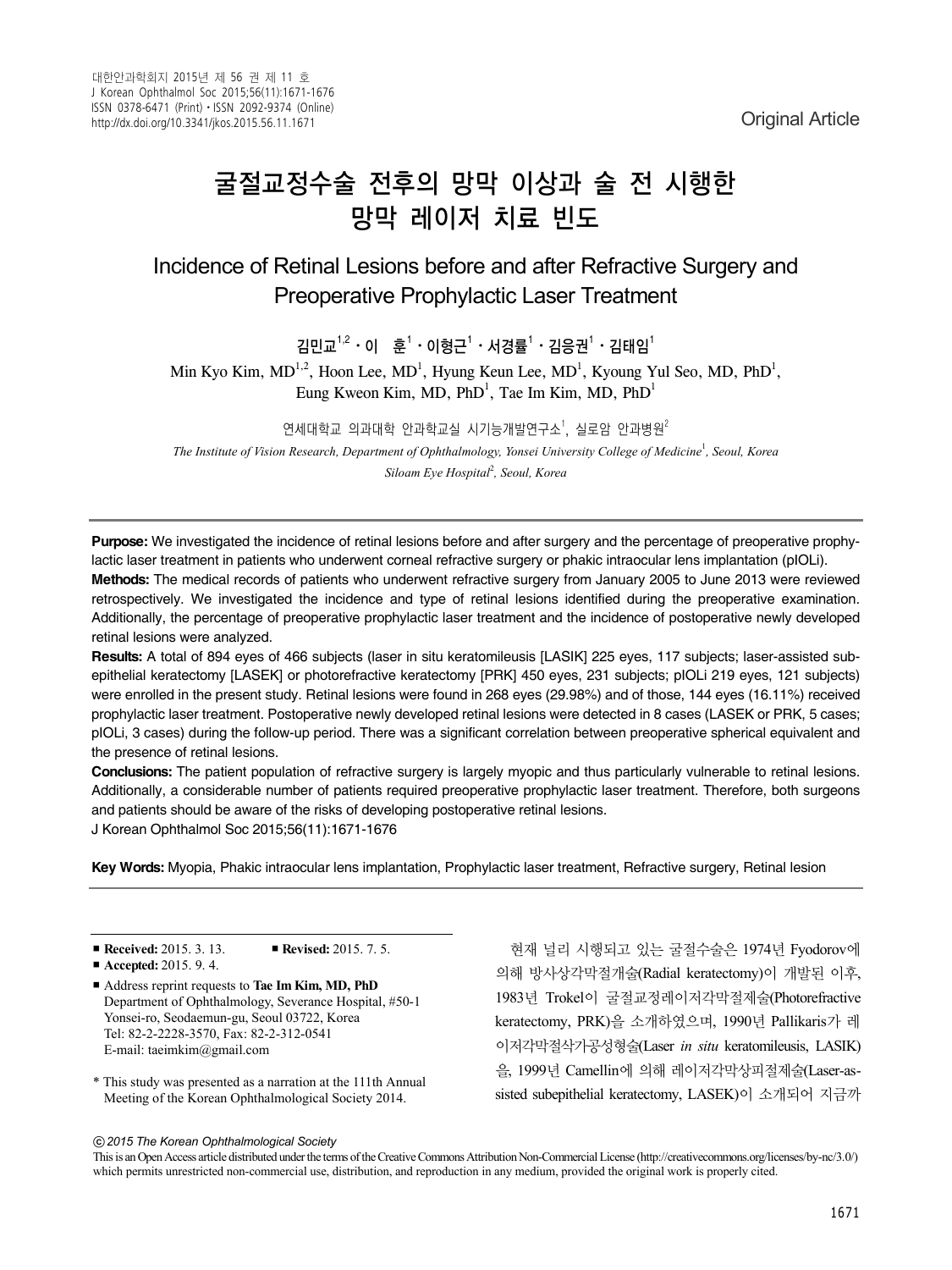지 시행되고 있으며, 지속적으로 새로운 수술 방법이 개발 되고 있다. 그러나 이 술법들은 각막 확장증, 각막 혼탁, 근 시퇴행 등의 부작용 발생 가능성으로 인해 고도 근시 환자 에서 시행하기에는 한계가 있다. 1-4 이러한 고도 근시 환자 에서의 한계점을 극복하기 위해 유수정체 안내렌즈 삽입술이 개발되었으며, 홍채고정 알티산 렌즈 (Artisan® lens, Ophtec, Groningen, Netherlands)나 후방렌즈인 ICL (Implantable Collamer® lens, STAAR Surgical Company, Monrovia, CA, USA) 등이 사용되고 있다. 이러한 굴절수술의 주요 대상 환자군은 대부분 근시 환자며 이들에게서 격자형 망막 변 성, 망막 원공, 망막 열공 등의 망막 이상이 더 잘 발견된다 는 것은 잘 알려져 있는데,<sup>5</sup> 이에 대한 국내 연구는 부족한 실정으로 본 저자들은 본원에서 일정기간 동안 굴절수술을 받은 전체 근시 환자에서 술 전후에 관찰된 망막 이상과 술 전 레이저 치료를 시행한 빈도에 대해 알아보고자 하였다.

#### 대상과 방법

본원에서 2005년 1월부터 2013년 6월까지 세 명의 술자 (T.I.Kim, K.Y.Seo, E.K.Kim)에게 각막굴절교정(라식, 라섹, 엑시머레이저) 혹은 유수정체 안내렌즈 삽입술(Implantable Collamer® lens, ICL; Artisan® lens)을 시행 받은 굴절교정 수술 환자를 대상으로 술 전 나안 및 교정 시력, 안압, 동공 크기, 중심각막두께, 자동 굴절 검사 CT-80 (Topcon, Tokyo, Japan) 등을 측정하고 세극등 검사를 시행하였다. 0.5% tropicamide (Mydrin-P®, Santen, Osaka, Japan)와 1% cyclopentolate hydrochloride (Ocucyclo® , Samilallegan, Seoul, Korea)를 10분 간격으로 3번 점안 후 1시간 경과 후 조절 마비 굴절 검사를 시행하였으며, 이후 안저 검사를 시 행하여 망막의 이상 여부를 확인하였다. 조절 마비 굴절 검 사를 시행 후 최소 1주 이상 경과 후에 조절 마비 회복 후 굴절 검사를 시행하였으며, ORB scan (Bausch & Lomb Inc., Rochester, NY, USA), Pentacam (Oculus Inc., Wetzlar, Germany), i-Trace (Tracey technology Inc., Houston, TX, USA), Wavescan (AMO Inc., Santa Ana, CA, USA) 검사를 시행하였다. 안저 검사상 발견된 망막 이상의 종류와 빈도 및 이에 대해 장벽 레이저광응고술을 시행한 빈도를 조사 하였다. 레이저광응고술의 적응증은 망막열공, 비문증, 광 시증 등의 증상이 있는 경우, 유리체망막견인이 존재하는 경우, 열공편이 존재하면서 원공 경계부에 유리체 유착이 있 는 경우, 반대쪽의 망막박리 과거력, 망막박리의 가족력이 있을 때 등 망막박리의 위험성이 높은 경우로 정하였다. <sup>6,7</sup>

수술 후 1년 이후부터는 해마다 추적관찰을 권유하고 시 행하였으며 그 기간이 아니더라도 환자가 시력 저하, 비문 증, 광시증 등을 경험하게 되는 경우 바로 병원으로 내원할 것을 안내하였다. 모든 환자는 산동 후 안저검사를 시행하 였으며 술 전에 관찰되지 않던, 새로이 발생한 망막 질환의 종류와 빈도를 의무기록 조사를 통해 분석하였다.

라식, 표면 연마(라섹 및 엑시머레이저), 유수정체 안내 렌즈 삽입술의 세 군 간 나이, 구면렌즈대응치, 전방 깊이 의 차이에 대한 분석에는 일원배치 분산분석(One-way ANOVA)을, 성비, 망막병변의 유무의 차이에는 카이제곱 검정법을 이용하였다. 수술 전후의 망막병변의 유무와 나 이, 성별, 구면렌즈대응치, 전방 깊이, 수술법 차이와의 관 계를 분석하기 위해서는 로지스틱 회귀분석법을 사용하였 다. 전체 환자를 구면렌즈대응치별로 군을 나누어 망막 병 변이 관찰되는 빈도의 변화가 관찰되는 구간을 찾는 데에 는 각 군별로 독립표본 *t*검정(independent *t*-test)을 이용하 여 분석하였다. 통계적인 분석에는 SPSS® ver 20.0 (SPSS Inc., Chicago, IL, USA)를 사용하였고, *p*값이 0.05 미만인 경우 통계학적으로 유의한 것으로 평가하였다.

#### 결 과

총 466명 894안이 대상이 되었으며 평균 27.24 ± 6.25세 였고 남자 142명, 여자 324명이 포함되었다. 이들 중 268안 (29.98%)에서 술 전 안저검사에서 망막 이상이 발견되었다. 라식, 표면연마(라섹, 엑시머레이저), 유수정체 안내렌즈 삽 입술의 세 군으로 나누어 분석하였을 때 각 군 간 평균 나 이, 성별비는 통계적으로 유의한 차이를 보이지 않았으며 (*p*=0.09, 0.95), 구면렌즈대응치, 전방 깊이, 술 전 발견된 망막 이상 비율은 통계적으로 유의하게 나타났다(*p*<0.05) (Table 1).

로지스틱 회귀분석법을 이용하여 수술 전후 망막병변의 유무와 나이, 성별, 구면렌즈대응치, 전방 깊이, 그리고 수 술법 차이와의 상관관계를 분석하였을 때 구면렌즈대응치 만 수술 전후 망막병변의 유무와 통계학적으로 유의하게 나타났으며(*p*<0.05), 각막굴절수술과 유수정체 안내렌즈 삽 입술 간의 수술법 차이, 나이, 성별, 전방 깊이는 통계학적 으로 유의하게 나타나지 않았다(*p*=0.67, 0.46, 0.69, 0.31) (Table 2).

구면렌즈대응치별로 군을 나누어 각 군별로 수술 전후 망 막병변이 관찰되는 빈도를 비교해 보았을 때 구면렌즈대응 치가 증가할수록 망막병변이 관찰되는 빈도는 증가하는 양 상이었으며, 특히 -8디옵터~-9디옵터군과 -7디옵터~-8디옵 터군을 비교했을 때 유의한 빈도의 증가를 나타냈고, 또한 -12디옵터~-13디옵터군과 -11디옵터~-12디옵터군을 비교했 을 때 유의한 빈도의 증가를 보였다(*p*<0.05, <0.05) (Fig. 1).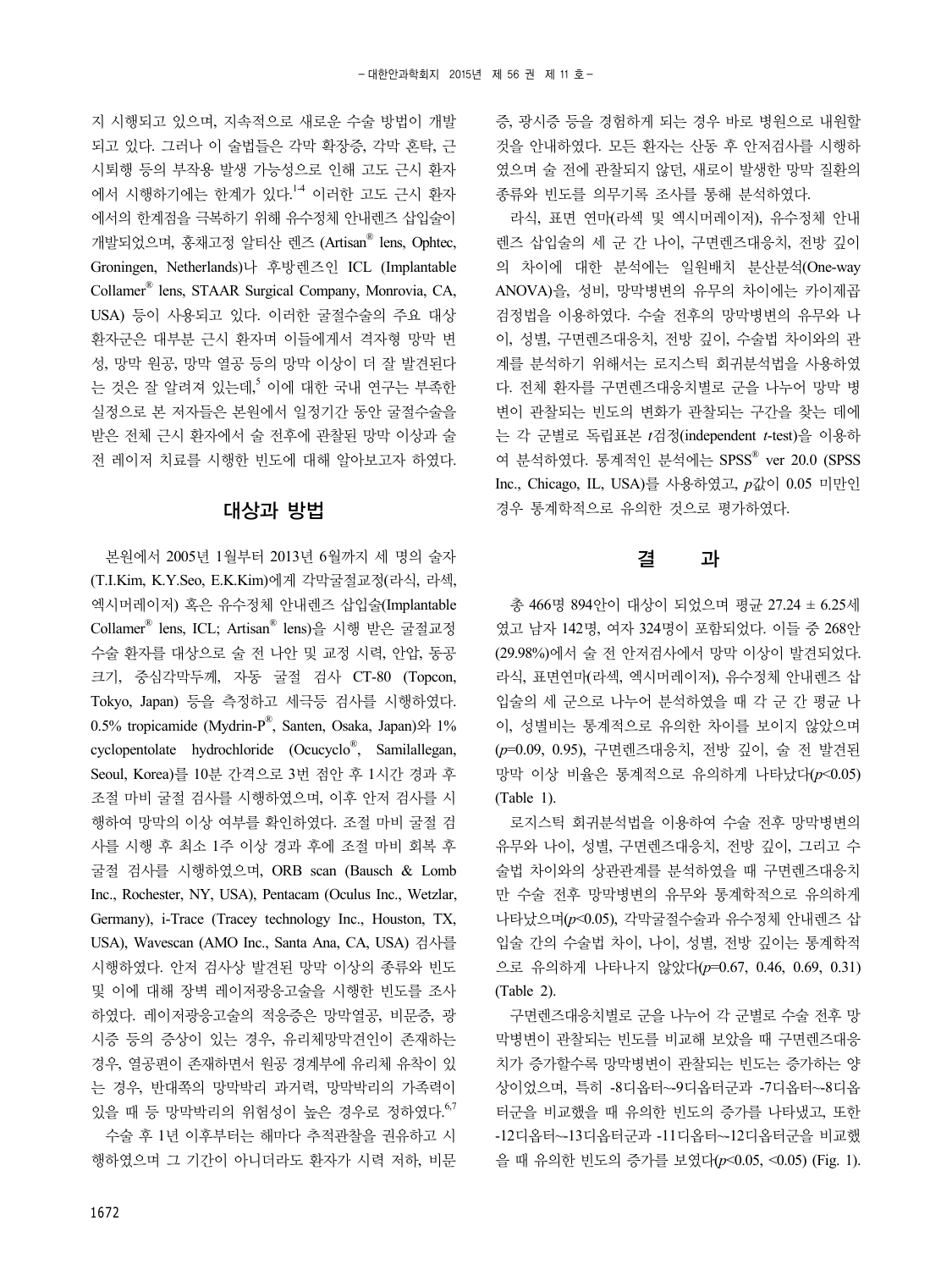|                          | <b>LASIK</b>   | <b>LASEK or PRK</b> | pIOLi           | Total          | <i>p</i> -value       |
|--------------------------|----------------|---------------------|-----------------|----------------|-----------------------|
| Eyes (subjects, n)       | 225(117)       | 450 (231)           | 219(121)        | 894 (466)      |                       |
| Age (years)              | $26.76 + 6.16$ | $26.92 + 6.30$      | $28.32 + 6.16$  | $27.24 + 6.25$ | $0.09^{\degree}$      |
| Men:women                | 34:82          | 71:158              | 37:84           | 142:324        | $0.95^{\dagger}$      |
| SE (D)                   | $-5.49 + 2.17$ | $-5.18 + 1.96$      | $-10.78 + 3.33$ | $-6.61 + 3.42$ | $< 0.05^{\degree}$    |
| $ACD$ (mm)               | $3.43 + 0.36$  | $3.14 + 0.27$       | $3.47 + 0.37$   | $3.29 + 0.36$  | $< 0.05$ <sup>*</sup> |
| Retinal lesions $(n, %)$ | 40 (17.78)     | 129 (28.67)         | 99 (45.21)      | 268 (29.98)    | $< 0.05^{\dagger}$    |

**Table 1.** Characteristics of patients based on different type of surgery

Values are presented as mean  $\pm$  SD unless otherwise indicated.

LASIK = laser *in situ* keratomileusis; LASEK = laser-assisted subepithelial keratectomy; PRK = photorefractive keratectomy; pIOLi = phakic intraocular lens implantation;  $SE = spherical$  equivalent;  $ACD =$  anterior chamber depth.

\* One-way ANOVA; † Chi-square test.

**Table 2.** The correlation between characteristics of patients and presence of pre- and postoperative retinal lesions

|                                      | Presence of pre- and postoperative retinal lesions |               |                        |  |
|--------------------------------------|----------------------------------------------------|---------------|------------------------|--|
|                                      | <b>OR</b>                                          | 95% CI        | $p$ -value $\tilde{p}$ |  |
| Age                                  | 1.01                                               | $0.98 - 1.03$ | 0.54                   |  |
| <b>Sex</b>                           |                                                    |               |                        |  |
| Men vs. women                        | 0.92                                               | $0.66 - 1.27$ | 0.61                   |  |
| Type of surgery                      |                                                    |               |                        |  |
| Corneal refractive surgery vs. pIOLi | 0.97                                               | $0.60 - 1.56$ | 0.89                   |  |
| <b>SE</b>                            | 0.83                                               | $0.78 - 0.88$ | < 0.05                 |  |
| ACD                                  | 0.79                                               | $0.51 - 1.23$ | 0.31                   |  |

OR = odds ratio; CI = confidence interval; pIOLi = phakic intraocular lens implantation; SE = spherical equivalent; ACD = anterior chamber depth.

\* Logistic regression.



**Figure 1.** Changes in prevalence of pre- and postoperative retinal lesions according to spherical equivalent.  $p < 0.05$  compared with previous subgroup, independent *t*-test.

발견된 망막 이상의 종류로는 격자형 망막변성 172안, 망막 박화(retinal thinning) 20안, 격자형 망막변성과 망막 원공이 함께 존재했던 경우 28안, 후유리체 박리 2안, 망막 원공 단독으로 존재한 경우 13안, 망막열공 8안이었으며, 기타 병변으로는 낭포망막술(cystic retinal tuft), 위축성 반 흔(atrophic scar), 근시성 망막변성, 망막전막, 선천성 망막 색소상피비대증 등이 관찰되었다(Table 3).

망막 이상이 발견된 경우에서 술 전 예방적 레이저 장벽 광응고술을 시행한 경우는 총 144안으로 LASIK군에서 29 안(72.5%), LASEK 및 PRK군에서 29안(40.31%), pIOLi군 에서 64안(64.64%)이 해당되었다. 망막 병변의 종류별로 예방적 레이저 광응고술을 시행한 경우는 격자형 망막변성 93안, 망막 박화 3안, 격자형 망막변성과 망막원공이 함께 존재한 경우 26안, 망막원공 단독으로 존재한 경우 12안, 망막열공 8안, 기타 망막병변은 위축성 반흔 1안, 낭포망막 술 1안이었다(Table 4).

술 후 추적관찰 기간 동안 새로이 망막 이상이 발견된 경 우는 총 8안(라섹 및 엑시머레이저군 5안, 유수정체 안내렌 즈 삽입술군 3안)이었으며, 망막 병변의 종류별로는 격자형 망막변성 4안(50%, 라섹 및 엑시머레이저군 3안, 유수정체 안내렌즈 삽입술군 1안), 망막 박화 1안(12.5%, 라섹 및 엑 시머레이저군 1안), 후유리체 박리 1안(12.5%, 라섹 및 엑 시머레이저군 1안), 기타 망막병변 2안(25%, 유수정체 안내 렌즈 삽입술군 2안)이었으며, 기타 망막병변은 다발성 소실 성 백반증후군 1안, 근시성 맥락막 신생혈관 1안이었다.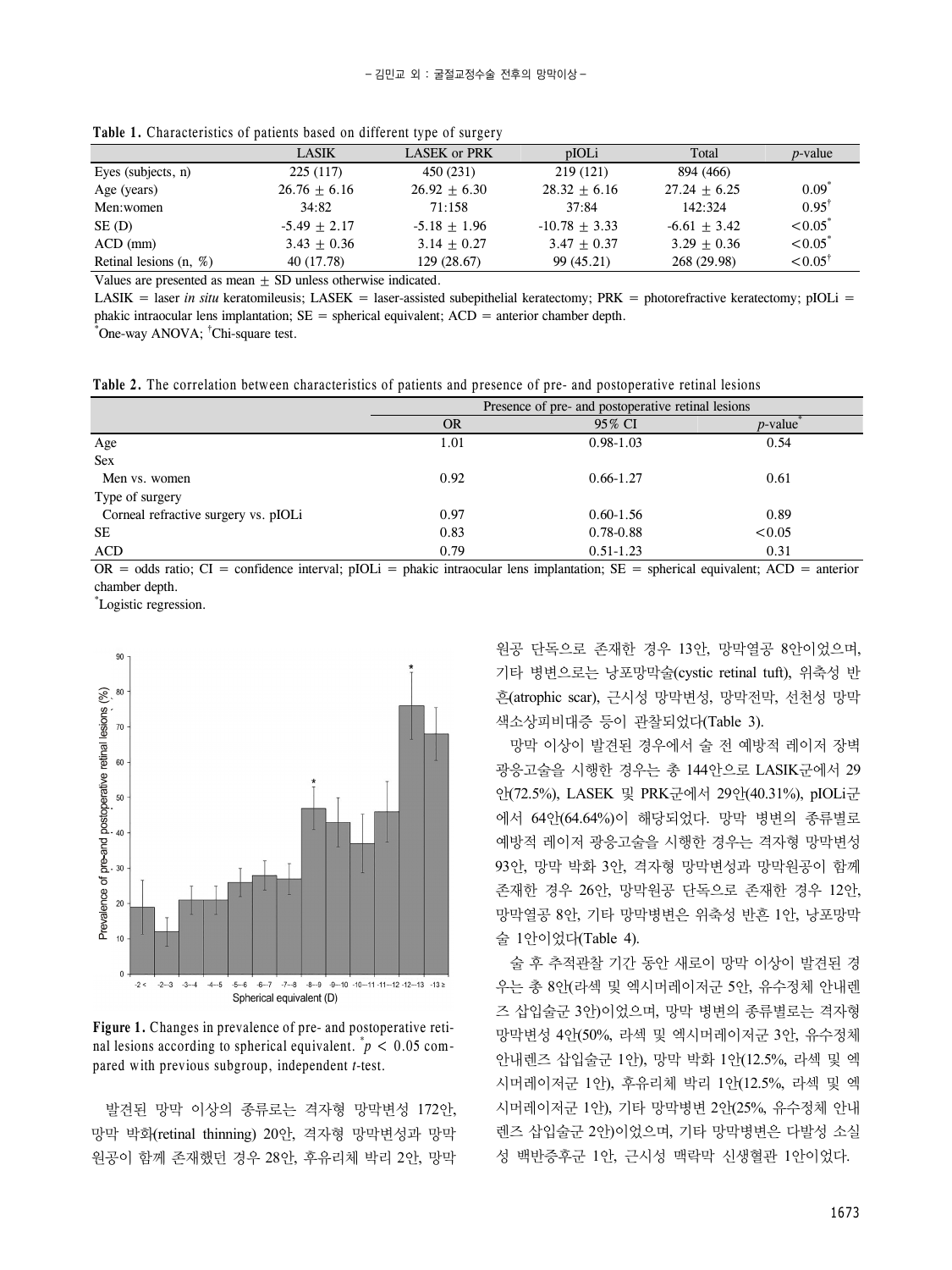| Types of lesion $(n)$     | No. of eyes  |                     |                |       |
|---------------------------|--------------|---------------------|----------------|-------|
|                           | <b>LASIK</b> | <b>LASEK or PRK</b> | pIOLi          | Total |
| Lattice degeneration      | 28           | 87                  | 57             | 172   |
| Retinal thinning          |              | 12                  |                | 20    |
| Lattice with retinal hole |              |                     | 18             | 28    |
| <b>PVD</b>                |              |                     |                |       |
| Retinal hole              |              |                     |                | 13    |
| Retinal tear              |              |                     |                |       |
| Other retinal lesions     |              | 14                  | 7 <sup>1</sup> | 25    |
| Total                     | 40           | 129                 | 99             | 268   |

#### **Table 3.** Type of preoperative retinal lesions

LASIK = laser *in situ* keratomileusis; LASEK = laser-assisted subepithelial keratectomy; PRK = photorefractive keratectomy; pIOLi = phakic intraocular lens implantation; PVD = posterior vitreous detachment.

\* Cystic retinal tuft, atrophic scar, previous laser scar; † Cystic retinal tuft, myopic degeneration, vitreous opacity, previous scleral encircling, previous laser scar; <sup>‡</sup>Cystic retinal tuft, atrophic scar, disc coloboma, epiretinal membrane, congenital retinal pigment epithelial hypertrophy, previous scleral encircling, previous laser scar.

Table 4. The number of eyes with preoperative prophylactic laser treatment and the ratio of that to the number of retinal lesions

| Types of lesion (n)       | No. of eyes $(\%)$ |              |            |             |
|---------------------------|--------------------|--------------|------------|-------------|
|                           | <b>LASIK</b>       | LASEK or PRK | pIOLi      | Total       |
| Lattice degeneration      | 23                 | 36           | 34         | 93 (54.07)  |
| Retinal thinning          |                    |              |            | 3(15)       |
| Lattice with retinal hole |                    | O            | 17         | 26 (92.86)  |
| <b>PVD</b>                |                    |              |            |             |
| Retinal hole              |                    |              |            | 12(92.31)   |
| Retinal tear              |                    |              |            | 8(100)      |
| Other retinal lesions     |                    |              |            | 2(8)        |
| Total                     | 29(72.5)           | 52 (40.31)   | 64 (64.64) | 144 (53.73) |

LASIK = laser *in situ* keratomileusis; LASEK = laser-assisted subepithelial keratectomy; PRK = photorefractive keratectomy; pIOLi = phakic intraocular lens implantation; PVD = posterior vitreous detachment.

\* Atrophic scar; † Cystic retinal tuft.

이들 중 레이저 장벽 광응고술을 시행 받은 경우는 3안 (라섹 및 엑시머레이저군 2안, 유수정체 안내렌즈 삽입술군 1안)으로 모두 격자형 망막변성이었다. 기타 망막병변 중 근시성 맥락막 신생혈관 1안은 유리체강내 bevacizumab (Avastin® , Genentech Inc., South San Francisco, CA, USA) 주사술을 시행하였다.

#### 고 찰

굴절교정술을 받는 환자는 대부분 근시이며, 이들은 정 상인과 비교해 대체로 긴 안구 축장을 가지고 있고, 이로 인해 격자형 망막변성 등의 주변부망막 이상이 발견될 가 능성이 높아진다는 것은 기존 여러 연구를 통해 잘 알려져 있다.<sup>8</sup> 1989년 Burton<sup>9</sup>은 근시 값이 높아질수록 격자형 망 막변성의 유병률이 더 높아지며, 망막박리의 유병률도 이 와 같은 양상임을 발표하였다. 또한 굴절교정술 이후 발생 하는 망막 열공 등의 망막관련 합병증에 대한 여러 보고도 있다. 10-15 Arevalo et al10의 라식 후 발생한 후극부의 합병증 에 대한 연구에 따르면 20안에서 후극부 합병증이 관찰되 었으며, 그 중에는 망막 열공, 망막 박리 등이 있었다. 또한 엑시머레이저 후 망막박리가 발생한 11안 10명의 환자가 보고된 바 있으며,<sup>13</sup> 국내에서는 Lee et al<sup>16</sup>의 보고에서 라 식 및 엑시머레이저 후 발생한 망막박리 15안의 환자를 보 고한 바 있다. 라식 후 장기간 추적관찰을 한 국내 연구에 서는 수술 후 1안의 열공성 망막박리가 관찰되었다.<sup>17</sup> 또 다 른 연구에서는 유수정체 전방 렌즈 삽입술을 시행 받은 263 안 중 8안에서 망막박리가 발생하였으며, <sup>14</sup> 유수정체 후방 렌즈 삽입술을 시행 받은 34안 중 1안의 망막박리 발생이 보고된 바 있다. 15

본 연구 결과에서는 수술 전후 검사에서 망막박리가 관 찰된 환자는 없었으나 망막병변의 유무와 구면렌즈대응치, 성별, 나이와의 관계를 분석하였을 때, 구면렌즈대응치만이 망막병변의 유무와 *p*<0.05로 유의한 관계를 보이고, 구면렌 즈대응치가 1D 증가할수록 0.832배만큼 망막 이상이 발생 할 확률이 감소하는 것으로 나타났다. 이는 근시 환자에서 정상인에 비해 망막 이상이 발견될 확률이 높으며, 근시 정 도가 심할수록 망막 이상이 발생하기 쉽다는 이전 연구 결 과와 일치하는 바이다.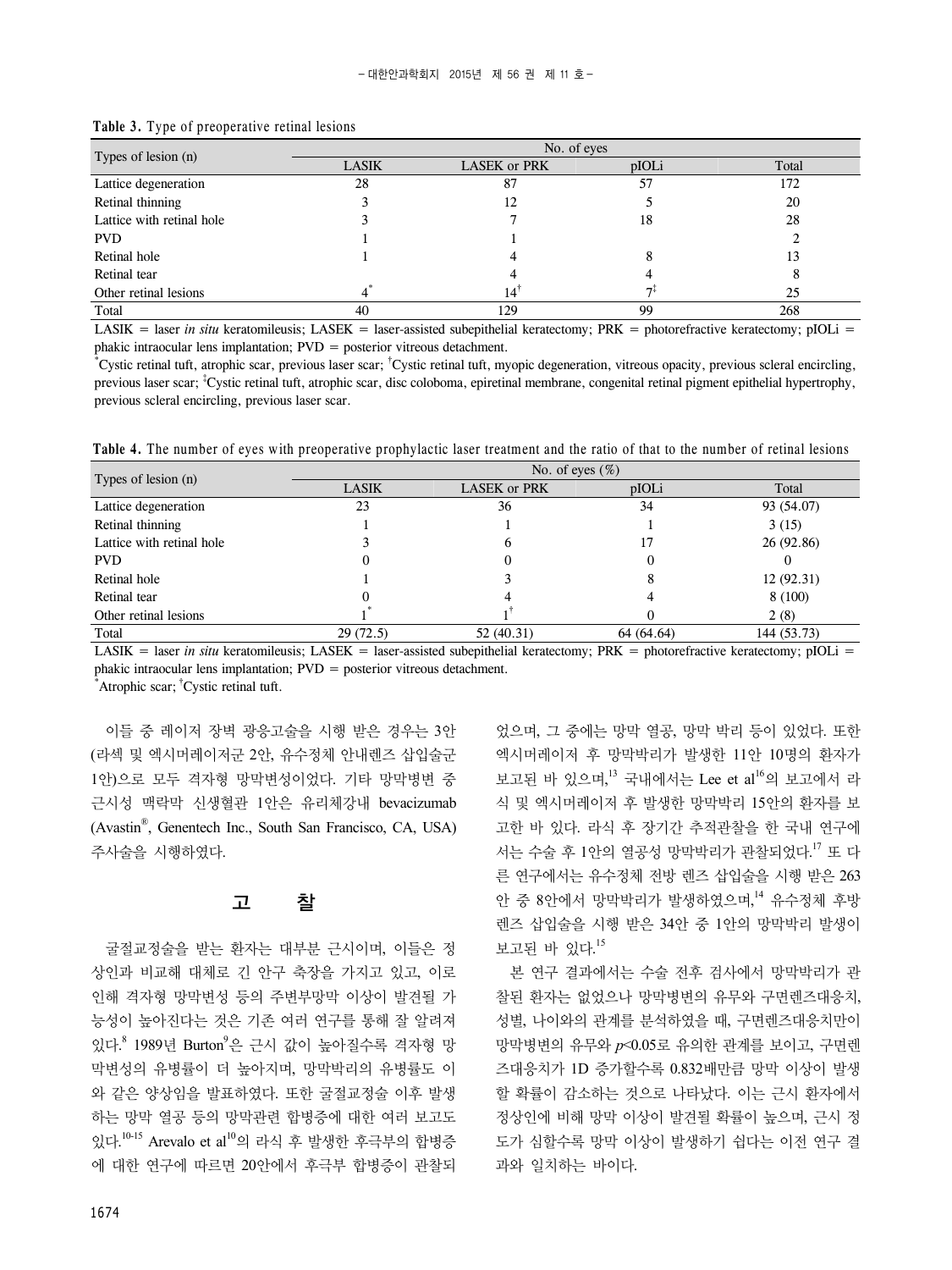이처럼 굴절교정수술 후 새로이 발생하는 망막 이상에 대 한 보고는 많이 이루어져 있다. 엑시머레이저는 음향 충격파 를 발생시키는 것으로 알려져 있는데 Seiler and McDonnell<sup>18</sup>은 각막절제술 시행 시 발생하는 이러한 음향 충격파로 인해 근시안과 같은 망막 이상 발생에 취약한 조건에서 망막 박 리를 유발하거나 더 악화시키는 것으로 생각하였다. 그러 나 음향 충격파의 안구 후극부에 대한 영향력은 그 연구에 제한이 있어 *in vitro* 연구로만 추정할 뿐이며, <sup>19</sup> 최근에는 그 영향력이 망막에 손상을 줄 정도는 아니라는 연구 결과 도 있다.<sup>20</sup> 수술 과정 중 흡입고리를 사용할 때 발생하는 안 압 상승과 기계적인 유리체 견인으로 인해 망막 박리가 발 생할 것이라는 제안이 있었는데, " 굴절교정수술 후 발생하 는 망막관련 합병증에 대한 여러 연구에서 보이는 망막박 리의 유병률이 굴절교정수술을 받지 않은 일반 근시 환자 에서의 망막박리 유병률과 큰 차이가 없다는 연구 결과에 서 미루어 볼 때 굴절교정수술 자체가 망막박리 등의 망막 이상이 발생하는 데에 독립변수로 작용하는지 단정하기는 어렵다. 9,12

흔히 시행되는 백내장수술과 같은 안구내수술은 망막박 리의 위험인자이고, 21 유수정체 안내렌즈 삽입술 역시 안구 내 수술로서 망막 손상의 위험인자로 작용할 수 있다. 그러 나 유수정체 전방 안내렌즈 삽입술의 경우 망막박리의 유 병률이 수술을 받지 않은 근시 환자군의 망막박리 유병률 과 큰 차이를 보이지 않았다는 연구 결과가 있다.<sup>22</sup> 유수정 체 후방 안내렌즈 삽입술의 경우 이에 대한 연구가 잘 이루 어져있지 않은데, 선행 연구에 따르면 유수정체 후방 안내 렌즈 삽입술 역시 망막박리의 위험을 더 증가시킨다고 보 기는 어렵다고 하였다.<sup>23</sup> 하지만 이는 대조군 연구가 아니 었기 때문에 명확한 정립을 위해서는 후속 연구가 더 필요 하겠다. 본 연구 결과에서는 수술 방법의 적응증에 차이가 있기 때문에 안내렌즈 삽입술군에서 각막굴절교정술을 받 았던 다른 두 군과 비교해서 유의하게 근시가 더 심했으며, 구면렌즈대응치가 높은 고도 근시일수록 망막박리의 위험 인자로 작용하였다. 로지스틱 회귀분석상에서도 구면렌즈 대응치가 망막 이상의 존재 여부와 유의한 관계가 있었을 뿐 각막굴절교정술 또는 안내렌즈 삽입술의 수술법 차이는 망막 이상의 여부와 유의한 관계를 보이지 않았다. 또한 기 존 연구<sup>24</sup>에서 안축장 길이와 유의한 양의 상관관계, 구면 렌즈대응치의 증가와 유의한 음의 상관관계를 보이는 것으 로 알려진 전방 깊이는 본 연구에서도 구면렌즈대응치와 유 의한 음의 상관관계를 보이는 것으로 나타났지만(r=-0.174, *p*<0.05), 망막 이상의 유무와는 통계학적으로 유의한 관계 를 보이지 않았다.

망막병변이 발견되는 빈도의 유의한 변화를 보이는 구면

렌즈대응치의 구간을 찾기 위해 구면렌즈대응치별로 군을 나누어 각 군에서의 빈도를 분석한 결과 -8디옵터, -12디옵 터를 넘어가는 구간에서 그 이전 구간에서보다 망막병변의 빈도가 유의하게 증가하였다. 따라서 -8디옵터 이상의 근시 환자, 특히 -12디옵터 이상의 초고도근시 환자의 경우 굴절 교정수술 전 안저검사를 면밀히 시행하여야 할 것이며, 수 술 후에도 정기적인 안저검사를 시행해야 할 것이다.

본 연구는 지금까지 국내에서 보고되지 않았던 굴절교정 수술을 받은 환자에서 술 전후 망막 이상이 발견되는 빈도 와 이에 대한 예방적 레이저 치료를 시행하는 빈도를 조사 하고자 하였다. 이를 통해 망막 이상을 유발하는 독립변수 를 찾고자 하였으며, 단일기관에서 다수의 환자를 대상으 로 하였다는 데에 그 의의가 있다. 그러나 굴절교정수술을 받은 환자군만을 대상으로 하여 충분한 대조군이 설정되지 않았다는 것과, 수술 후의 망막 이상의 경우 모든 환자를 대상으로 한 검사가 아니라 경과관찰을 위해 환자가 내원 하였거나 이상을 호소하여 내원한 경우에 시행된 검사만이 대상이 되었다는 점에서 한계가 있으며 항후 모든 환자를 일정한 기간 동안 검사한 후속 연구가 필요할 것이다.

본 연구 결과 근시교정술을 시행한 환자 중 276안(30.83%) 에서 망막 이상이 발견되었고, 적응증에 따라 125안(13.96%) 에서 레이저 치료를 시행하였다. 이처럼 술 전후 19.66%에 서 발견된 격자형 망막변성은 망막 원공, 열공 등 열공성 망막박리를 일으킬 수 있는 원인 병소를 동반하거나 진행 할 수 있고, 망막박리는 시력예후에 영향을 미칠 수 있기 때문에 미리 발견하고 예방적 치료를 시행하여야 한다. 따 라서 망막 이상의 주요 위험인자 중 하나인 근시 환자가 대 상이 되는 굴절교정수술을 시행하기 전 산동 후 정밀한 안 저 검사가 필요하며, 수술 후 추적관찰 기간 중에도 정기적 인 검사가 요구되고 증상이 발생하는 경우에는 산동 후 안 저검사가 반드시 이루어져야겠다.

#### 참고문헌

- 1) Trokel SL, Srinivasan R, Braren B. Excimer laser surgery of the cornea. Am J Ophthalmol 1983;96:710-5.
- 2) Knorz MC, Liermann A, Seiberth V, et al. Laser in situ keratomileusis to correct myopia of -6.00 to -29.00 diopters. J Refract Surg 1996;12:575-84.
- 3) Ambrósio R Jr, Wilson S. LASIK vs LASEK vs PRK: advantages and indications. Semin Ophthalmol 2003;18:2-10.
- 4) Pallikaris IG, Papatzanaki ME, Stathi EZ, et al. Laser in situ keratomileusis. Lasers Surg Med 1990;10:463-8.
- 5) Curtin BJ. The Myopias: Basic Science and Clinical Management, 1st ed. Philadelphia: Harpercollins College Division, 1985; 333-48.
- 6) Wilkinson CP. Evidence-based analysis of prophylactic treatment